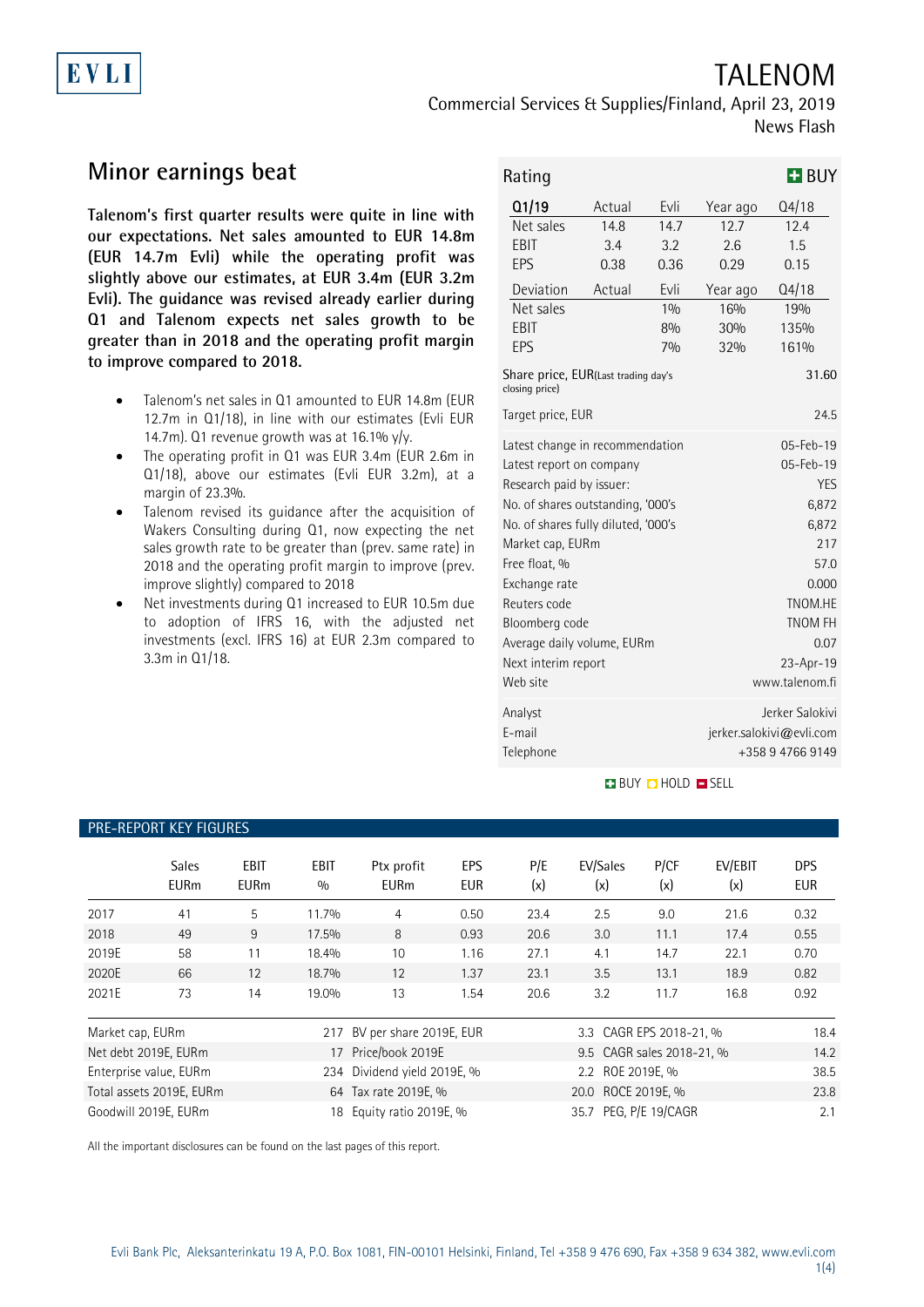#### Important Disclosures

Evli Research Partners Plc ("ERP") uses 12-month target prices. Target prices are defined by utilizing analytical techniques based on financial theory including (but not limited to) discounted cash flow analysis and comparative valuation. The selection of valuation methods depends on different circumstances. Target prices may be altered on the basis of new information coming to light in the underlying company or changes in interest rates, changes in foreign exchange rates, other securities prices or market indices or outlook for the aforementioned factors or other factors that may change the conditions of financial markets. Recommendations and changes by analysts are available at https://research.evli.com/JasperAllModels.action?authParam=key;461&tauthParam=x;G3rNagWrtf7K&tauthType=3 Investment recommendations are defined as follows: Target price compared to share price Recommendation<br>  $\epsilon$  -10 % < -10 % SELL  $-10 - (+10) \%$  HOL<br>  $> 10 \%$  RIJY  $> 10 \frac{0}{0}$ ERP's investment recommendation of the analyzed company is updated at least 2 timer per year. 60% 53% 50% 39% 40% 30% 20% 8% 10%  $0%$ Sell Hold Buy

The graph above shows the distribution of ERP's recommendations of companies under coverage in 1st of February 2019. If recommendation is not given, it is not mentioned here.

#### Name(s) of the analyst(s): Salokivi

This research report has been prepared by Evli Research Partners Plc ("ERP" or "Evli Research"). ERP is a subsidiary of Evli Bank Plc. Production of the investment recommendation has been concluded on 5.2.2019, 9:15. This report has been published on 23.4.2019, 13:50.

None of the analysts contributing to this report, persons under their guardianship or corporations under their control have a position in the shares of the company or related securities.

The date and time for any price of financial instruments mentioned in the recommendation refer to the previous trading day's closing price(s) unless otherwise stated in the report.

Each analyst responsible for the content of this report assures that the expressed views accurately reflect the personal views of each analyst on the covered companies and securities. Each analyst assures that (s)he has not been, nor are or will be, receiving direct or indirect compensation related to the specific recommendations or views contained in this report.

Companies in the Evli Group, affiliates or staff of companies in the Evli Group, may perform services for, solicit business from, hold long or short positions in, or otherwise be interested in the investments (including derivatives) of any company mentioned in the publication or report.

Neither ERP nor any company within the Evli Group have managed or co-managed a public offering of the company's securities during the last 12 months prior to, received compensation for investment banking services from the company during the last 12 months prior to the publication of the research report.

ERP has signed an agreement with the issuer of the financial instruments mentioned in the recommendation, which includes production of research reports. This assignment has a limited economic and financial impact on ERP and/or Evli. Under the assignment ERP performs services including, but not limited to, arranging investor meetings or –events, investor relations communication advisory and production of research material.

ERP or another company within the Evli Group does not have an agreement with the company to perform market making or liquidity providing services.

For the prevention and avoidance of conflicts of interests with respect to this report, there is an information barrier (Chinese wall) between Investment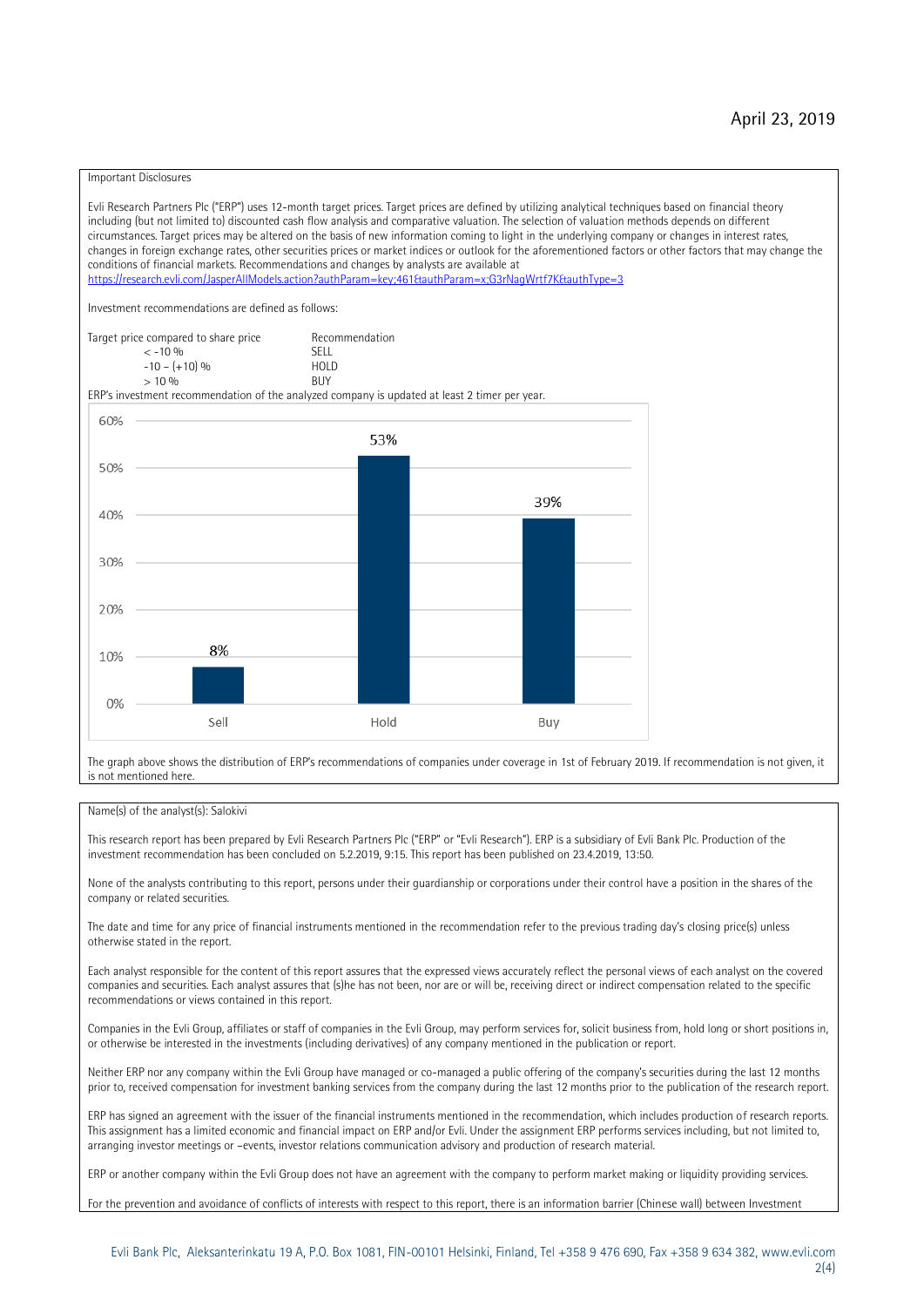Research and Corporate Finance units concerning unpublished investment banking services to the company. The remuneration of the analyst(s) is not tied directly or indirectly to investment banking transactions or other services performed by Evli Bank Plc or any company within Evli Group.

This report has not been disclosed to the company prior to its dissemination.

This report is provided and intended for informational purposes only and may not be used or considered under any circumstances as an offer to sell or buy any securities or as advice to trade any securities.

This report is based on sources ERP considers to be correct and reliable. The sources include information providers Reuters and Bloomberg, stock-exchange releases from the companies and other company news, Statistics Finland and articles in newspapers and magazines. However, ERP does not guarantee the materialization, correctness, accuracy or completeness of the information, opinions, estimates or forecasts expressed or implied in the report. In addition, circumstantial changes may have an influence on opinions and estimates presented in this report. The opinions and estimates presented are valid at the moment of their publication and they can be changed without a separate announcement. Neither ERP nor any company within the Evli Group are responsible for amending, correcting or updating any information, opinions or estimates contained in this report. Neither ERP nor any company within the Evli Group will compensate any direct or consequential loss caused by or derived from the use of the information represented in this publication.

All information published in this report is for the original recipient's private and internal use only. ERP reserves all rights to the report. No part of this publication may be reproduced or transmitted in any form or by any means, electronic, mechanical, photocopying, recording or otherwise, or stored in any retrieval system of any nature, without the written permission of ERP.

This report or its copy may not be published or distributed in Australia, Canada, Hong Kong, Japan, New Zealand, Singapore or South Africa. The publication or distribution of this report in certain other jurisdictions may also be restricted by law. Persons into whose possession this report comes are required to inform themselves about and to observe any such restrictions.

Evli Bank Plc is not registered as a broker-dealer with the U. S. Securities and Exchange Commission ("SEC"), and it and its analysts are not subject to SEC rules on securities analysts' certification as to the currency of their views reflected in the research report. Evli Bank is not a member of the Financial Industry Regulatory Authority ("FINRA"). It and its securities analysts are not subject to FINRA's rules on Communications with the Public and Research Analysts and Research Reports and the attendant requirements for fairness, balance and disclosure of potential conflicts of interest. This research report is only being offered in U.S. by Auerbach Grayson & Company, LLC (Auerbach Grayson) to Major U.S. Institutional Investors and is not available to, and should not be used by, any U.S. person or entity that is not a Major U.S. Institutional Investor. Auerbach Grayson is a broker-dealer registered with the U.S. Securities and Exchange Commission and is a member of the FINRA. U.S. entities seeking more information about any of the issuers or securities discussed in this report should contact Auerbach Grayson. The securities of non-U.S. issuers may not be registered with or subject to SEC reporting and other requirements.

ERP is not a supervised entity but its parent company Evli Bank Plc is supervised by the Finnish Financial Supervision Authority.